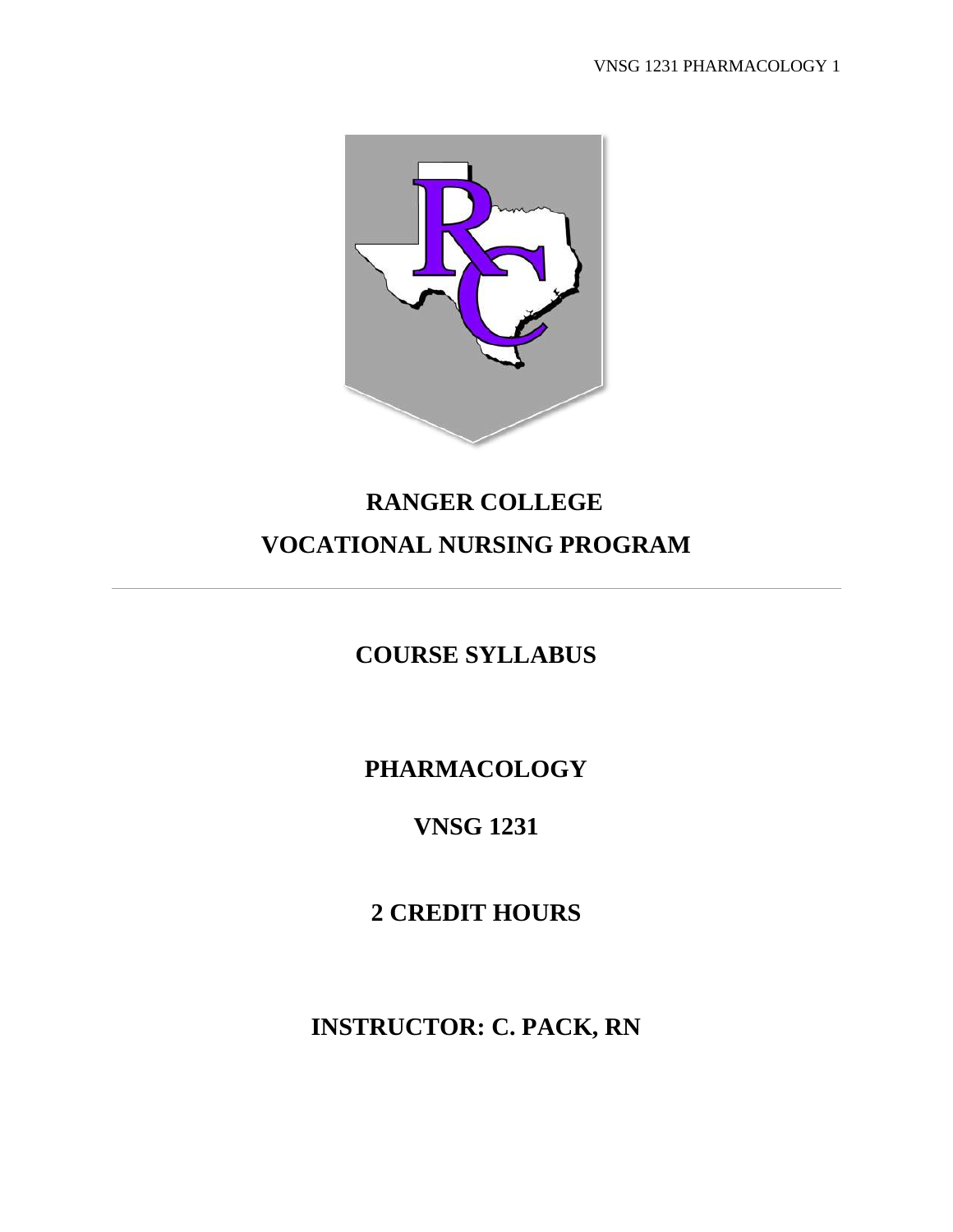INSTRUCTOR: C. Pack, RN EMAIL: cpack@rangercollege.edu OFFICE: 300 Early Blvd St. 105, Early, TX, 76802 Rm 113 PHONE: 325-203-5007 (Office) OFFICE HOURS: Monday–Tuesday 4-5pm; Wednesday & Thursday by appointment only

## **I. TEXAS CORE CURRICULUM STATEMENT OF PURPOSE**

Through the Texas Core Curriculum, students will gain a foundation of knowledge of human cultures and the physical and natural world, develop principles of personal and social responsibility for living in a diverse world, and advance intellectual and practical skills that are essential for all learning.

## **II. COURSE DESCRIPTION**

Introduction to the normal structure of the body including an understanding of the relationship of body systems in maintaining homeostasis.

## **III. REQUIRED BACKGROUND OR PREREQUISITE**

CPR certification and successful completion of prior semester is required prior to the start of this course.

## **IV. REQUIRED TEXTBOOK AND COURSE MATERIALS**

April Hazard Vallerand, PhD, RN, FAAN Cynthia A Sanoski, BS, PharmD, FCCP, BCPS Davis's Drug Guide for nurse's 16<sup>th</sup>. Edition, F.A. Davis Company, Philadelphia. ISBN: 978-0-8036-6945-1

Taber's Cyclopedic Medical Dictionary, 22nd Ed., F.A. Davis. ISBN: 978-0-8036-5904-9 Watkins, C. (2018). Pharmacology Clear and Simple: A Guide to Drug Classifications and Dosage Calculations, 3e. FA Davis Company. ISBN: 978-0-8036-6652-8

WILLIAMS, L. S. (2019). *Understanding Medical-Surgical Nursing*. Place of publication not identified: F A DAVIS. ISBN: 978-0-8036-6898-0

Burton, M., Smith, D. W., & Ludwig, L. J. (2019). *Fundamentals of Nursing Care: Concepts, Connections & Skills*. Philadelphia: F.A. Davis. ISBN: 978-0-8036-6906-2

## **V. RECEIPT OF SYLLABUS**

Separate page; signed and returned to the instructor.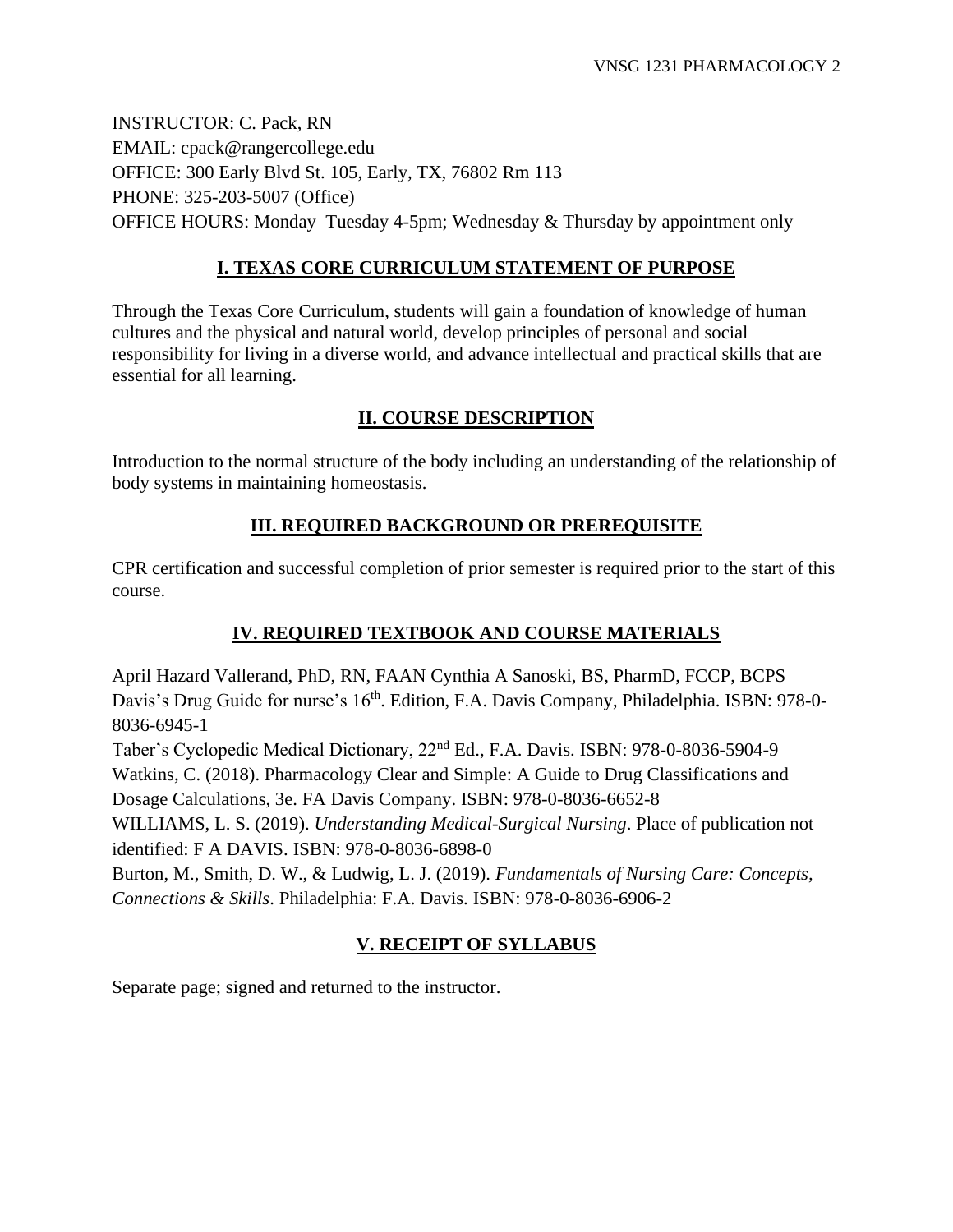#### **VI. COURSE PURPOSE**

To teach course content as outlined in the course description and to enable the student to accomplish the core objectives.

### **VII. LEARNING OUTCOMES**

The student will be able to:

- 1. Define terminology associated with basic pharmacology.
- 2. Compare and contrast the mechanism of action, indications for, and side effects of various selected drug agents classified by body systems and/or drug function.
- 3. Select the administration route for the common classes of drugs.
- 4. Discuss ethical issues and professional standards related to drug prescriptions, dispensing, and administration.
- 5. Calculate drug dosages and interpret medication orders.

#### **VIII. CORE OBJECTIVES**

This course meets the following of the six Core Objectives established by Texas:

- ☒ **Critical Thinking Skills (CT) –** Creative thinking, innovation, inquiry, and analysis; evaluation and synthesis of information
- ☒ **Communication Skills (COM) –** effective development, interpretation and expression of ideas through written, oral, and visual communication ☒ **Empirical and Quantitative Skills (EQS)** –The manipulation and analysis of numerical

data or observable facts resulting in informed conclusions

- $\boxtimes$  **Teamwork (TW)** The ability to consider different points of view and to work effectively with others to support a shared purpose or goal
- ☒ **Social Responsibility (SR) –** Intercultural competence, knowledge of civic responsibility, and the ability to engage effectively in regional, national, and global communities
- $\boxtimes$  **Personal Responsibility (PR)** The ability to connect choices, actions, and consequences to ethical decision-making

## **IX. METHODS OF INSTRUCTION**

This class may include lectures, discussions,group activities in class or out of class, group projects, electronic documents, power points, pre-class activity, ATI, and handouts.

## **X. METHODS OF ASSESSMENT**

#### **All students must achieve an average overall of 78% or higher to pass this course and must achieve a 100 on the 100's Test.**

**Exams** - Four major exams (70 percent of total grade). Each major test is worth 100 points and will be graded accordingly. Testable material includes content from all components of the program including lecture material, classroom discussions, assignments, activity assignments, ATI, board work, and handouts. Material previously covered may be on subsequent exams.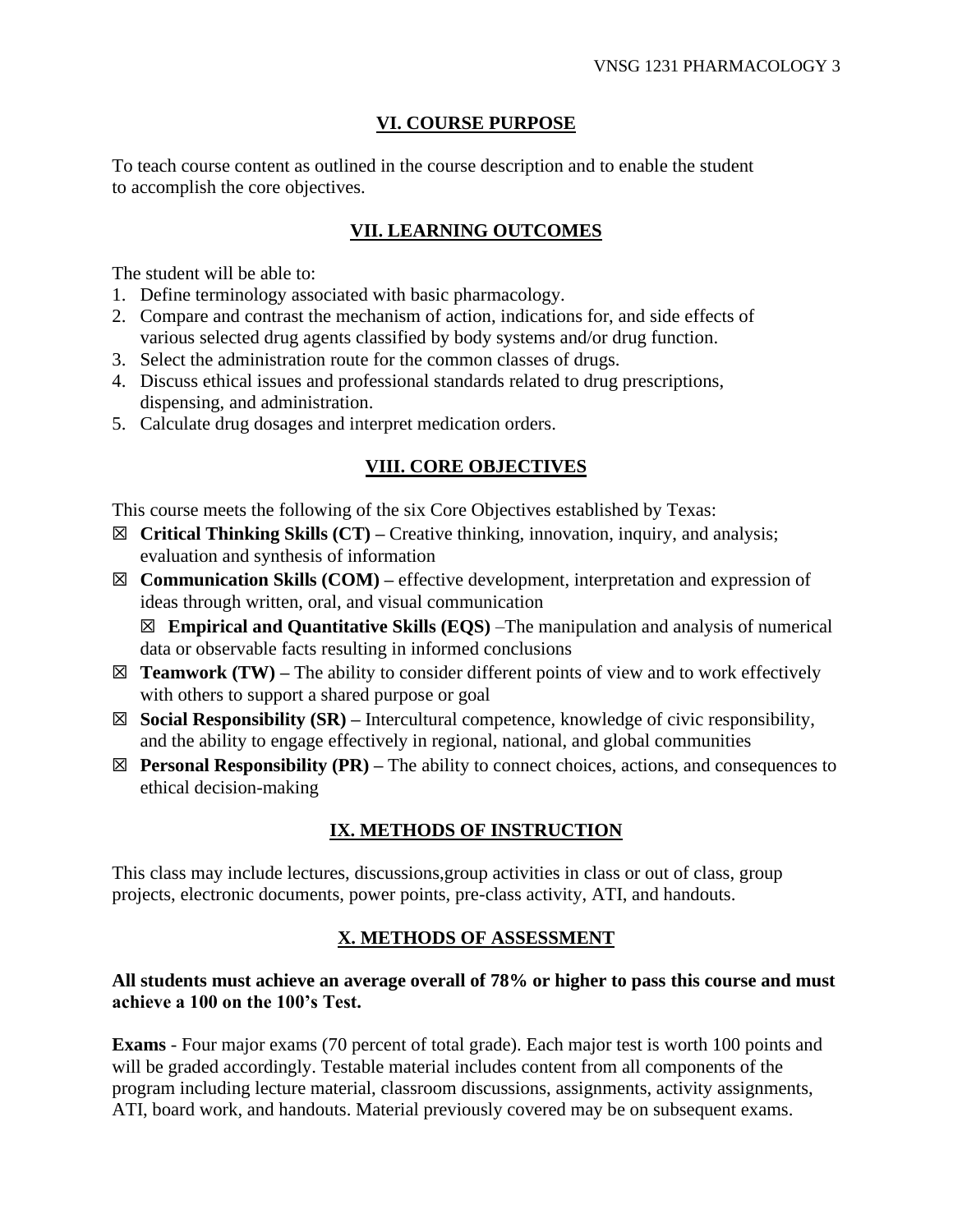Exams must be taken when scheduled unless arrangements are made prior to exam with the instructor for an alternate test date. Alternate exams may be given at the discretion of the instructor. Alternate and late exams will automatically be deducted 10 points.

\*\*If student makes less than 80% on a test, the student is required to complete a remediation assignment. Remediation assignments will be determined at the instructor's discretion. Remediation assignments are mandatory to ensure student success.\*\*

**ATI**: (10 percent of total grade) Evidence of content practice, attempt, and completion of content exams.

**Activities:** (5 percent of total grade) Consisting of questions pertaining to assigned material, weekly quizzes, pop quizzes, 100's Test, and daily participation grade.

- Daily participation grade: Student will be graded daily on participation within their group. If student doesn't participate, student will be docked for the day. If student does not allow another student to participate equally in the group, student will be docked for the day. If student treats any fellow student with disrespect student will be docked for the day. Student will only be docked once per day.
	- Grading system is evaluated by a 0 or a 1. "0" meaning student was not docked and "1" meaning student was docked. Student will receive 1 overall grade for the semester for class participation.

**Final Exam:** (15 percent) There will be a comprehensive exam over all material covered in this course.

**100's Test:** All students must achieve a 100 on the 100's test in order to continue on to the third semester. Student will have 3 and only three attempts to pass this test. Test grades will be averaged in with activities grade.

**Drop Grade:** Dropping of grade(s) is at the instructor's discretion.

Grading Scale:  $A = 93-100$   $B = 86-92$   $C = 78-85$   $F = 77$  and below

## **\*\*Exam grades will be posted to blackboard within 24-48 hours.\*\***

## **\*\*Schedule subject to change.\*\***

## **XI. COURSE/CLASSROOM POLICIES**

1. Student is required to be in the classroom AND in your seat **before** class start time or student is counted tardy. There is a lot of information to cover and limited time to cover it.

2. Be prepared for each class when you arrive in the classroom. This includes books, computers, notes, completed assignments, pencils, and any necessary supplies.

3. Assignments are to be turned in on time and in the proper manner. Assignments not uploaded properly or turned into the wrong module will be an automatic zero with an added assignment over HIPPA. If an error occurs during uploading of assignment, you are required to email the instructor **immediately**. Late work will **NOT** be accepted.

4. Academic dishonesty according to the Ranger College Handbook is defined as copying from another student's test or academic work, or collaboration with another person in preparing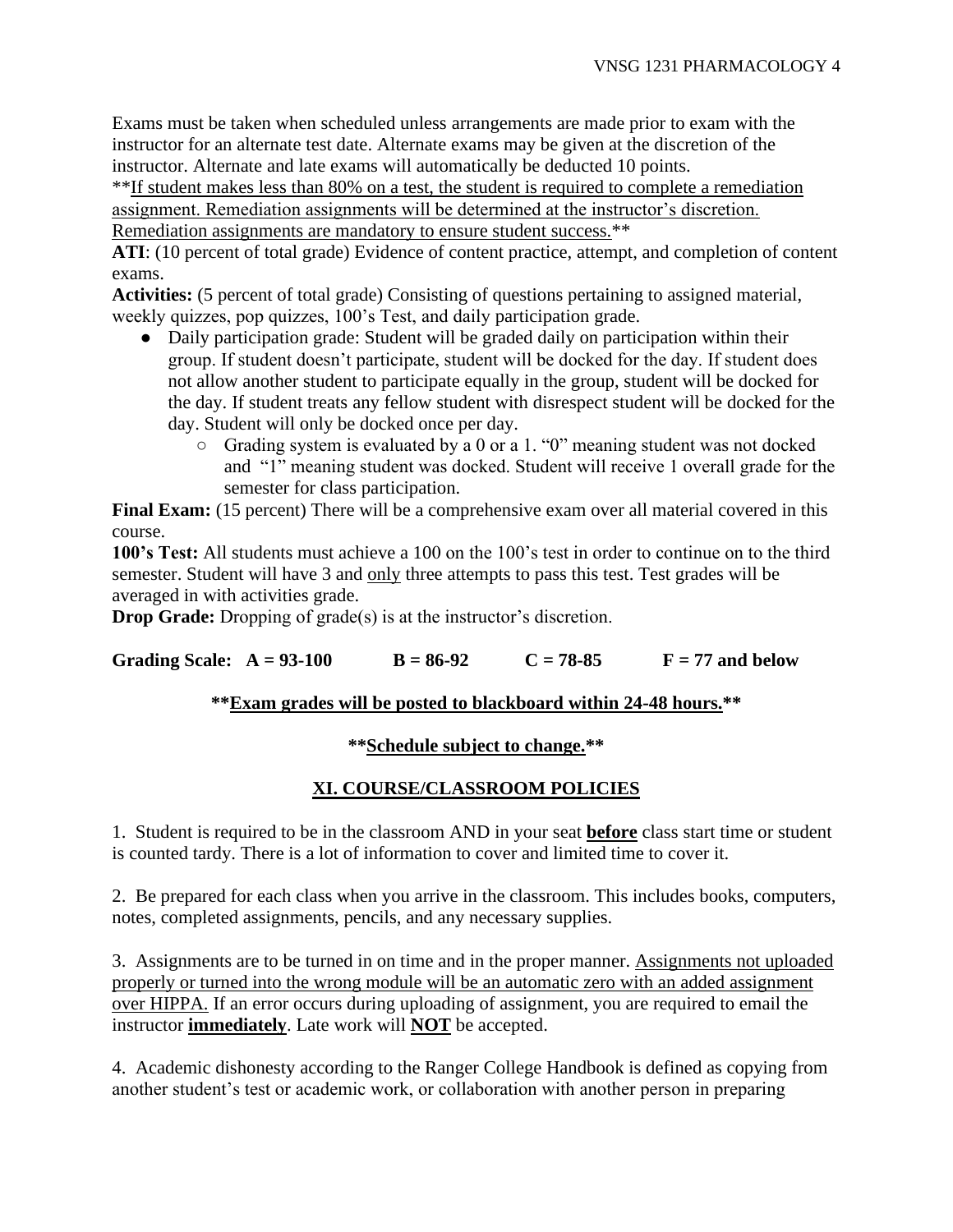written work for credit. Students who commit any of these offenses will go before the Director of the VN Program and will potentially lead to dismissal from the nursing program. (See the section of the Ranger College for further details.)

5. NO phones are allowed in the classroom or lab setting, unless used for class activity at the instructor's discretion. If it becomes apparent to the instructor that you have a phone in the classroom or lab, you will be dismissed from class and counted absent for that day.

6. Laptops are required and will be used to access Blackboard, assignments, quizzes, ATI learning, testing, classroom activities, and at the instructor's discretion.

7. Email – My email address is available for you to use. Please do not abuse that privilege. I will be more than happy to communicate with you about class information and schedule, but only after you have checked this information on your own and have questions. **Check the syllabus before asking questions regarding class. There is a syllabus USE IT.** Please identify yourself in any and all emails to me. Emails will be answered within 24 - 48 hours during the week or the following Monday if sent on weekend.

8. Disruptions or talking during lecture is distracting to your fellow classmates, one warning will be given, if the talking/distraction continues, the offenders will be dismissed from the learning session and counted absent. Talking or distracting classmates during any type of testing or lecture will lead to automatic dismissal from class and receive a "0" on the test if this occurs.

9. Sleeping/resting with eyes closed during lecture will lead to dismissal from class and counted absent for that day.

10. If student makes less than 80% on a test, the student is **required** to complete a remediation assignment. Remediation assignments will be determined at the instructor's discretion. Remediation assignments are mandatory to ensure student success.

11. Student is responsible for scheduling a time to make up any material that they have missed. If not made up within 2 days student will receive a zero.

12. Disrespecting a fellow student or instructor in any way will lead to automatic dismissal from class and the student will be required to meet with the director. This includes but not limited to talking or distracting classmates during any type of testing or lecture. Student will receive a "0" on the test if this occurs.

## **XII. NON-DISCRIMINATION STATEMENT**

Admissions, employment, and program policies of Ranger College are nondiscriminatory in regard to race, creed, color, sex, age, disability, and national origin.

#### **XIII. ADA STATEMENT**

Ranger College provides a variety of services for students with learning and/or physical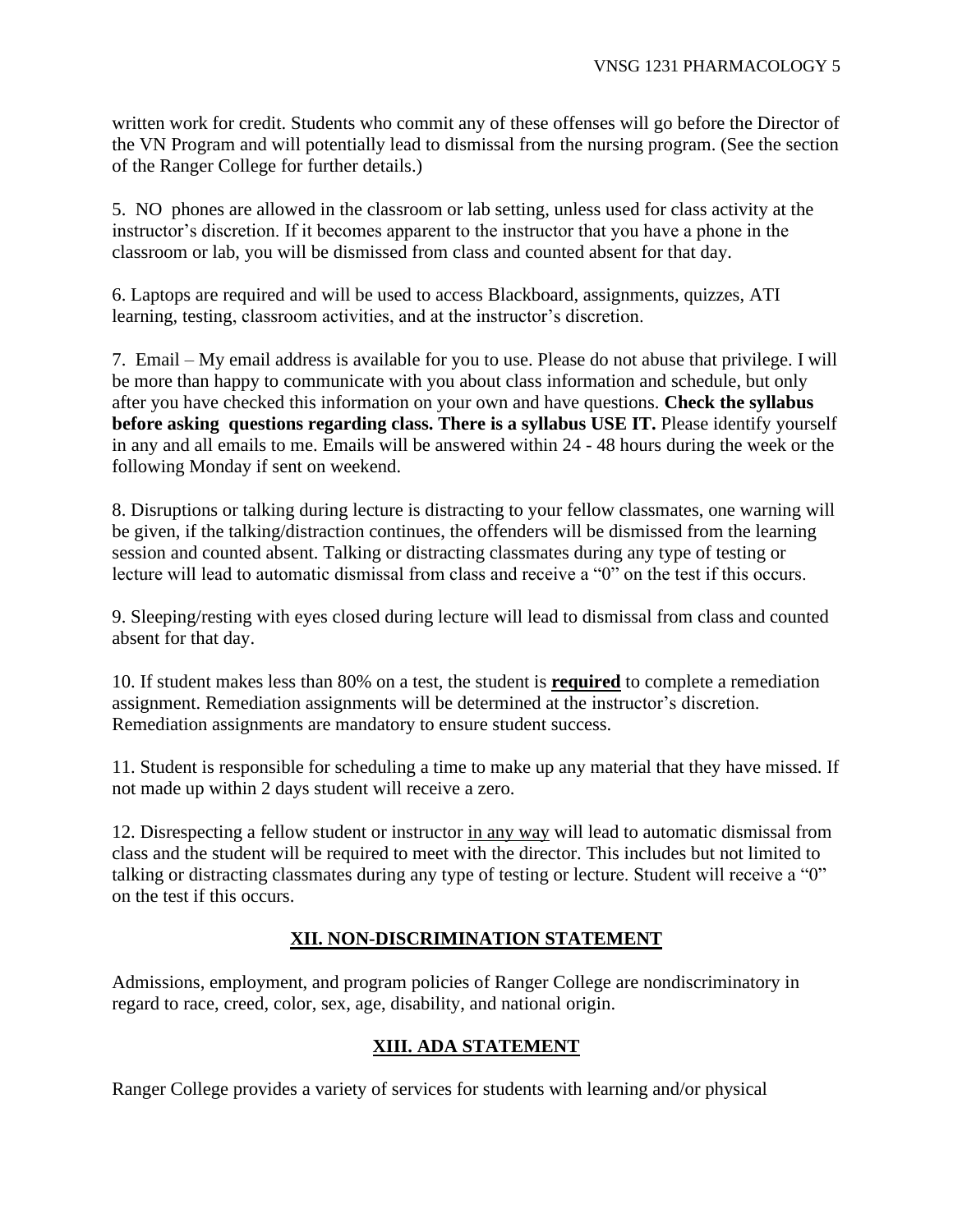disabilities. Students are responsible for making initial contact with the Ranger College Counselor, Gabe Lewis (glewis@rangercollege.edu). It is advisable to make this contact before or immediately after the semester begins.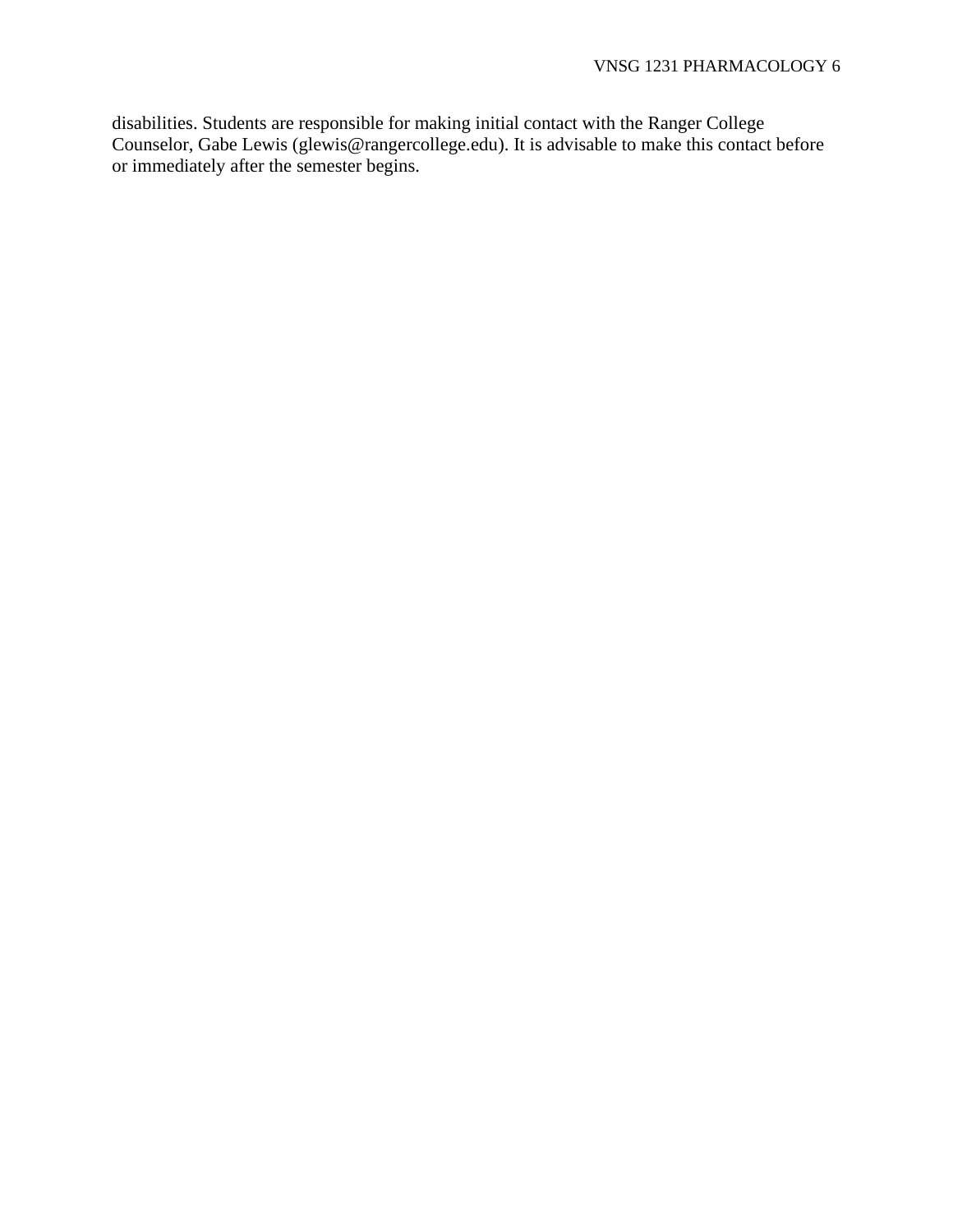## **XIV. COURSE OUTLINE/ SCHEDULE RANGER COLLEGE VOCATIONAL NURSING PROGRAM PHARMACOLOGY VNSG 1231**

## **SPRING 2020**

| <b>COURSE OUTLINE/ SCHEDULE</b>    |                                            |                                                     | <b>ACTIVITY</b> | <b>ATI</b>                                                                                                  | <b>DUE DATE</b> |
|------------------------------------|--------------------------------------------|-----------------------------------------------------|-----------------|-------------------------------------------------------------------------------------------------------------|-----------------|
| WEEK <sub>1</sub><br>$1/21 - 1/24$ | Syllabus; Pre-<br>Test                     | Lecture: Pharm:<br>Med. Admin. &<br>Basics Ch.1 & 2 | <b>TBA</b>      | Pharm Made Easy 3.0:<br>Intro to Pharmacology<br>Pharmacology Flash Cards:<br><b>Endocrine System Drugs</b> | 1/26 by 1159    |
|                                    |                                            |                                                     |                 |                                                                                                             |                 |
| WEEK <sub>2</sub><br>$1/27 - 1/31$ | Lecture: Pharm:<br>Endocrine Ch. 15        | Lecture: Pharm:<br>Endocrine Ch. 15                 | <b>TBA</b>      | Pharmacology Made Easy 3.0:<br>The Endocrine System                                                         | 2/2 by 1159     |
|                                    |                                            |                                                     |                 |                                                                                                             |                 |
| WEEK 3<br>$2/3 - 2/7$              | Lecture: Pharm:<br>Endocrine Ch. 15        | Lecture: Pharm:<br>Endocrine Ch. 15                 | <b>TBA</b>      | Test: Learning System:<br>Endocrine                                                                         | 2/9 by 1159     |
|                                    |                                            |                                                     |                 |                                                                                                             |                 |
| WEEK4<br>$2/10 - 2/14$             | 100's Test (1)<br>& Review                 | Exam $#1$                                           | <b>TBA</b>      | Pharmacology Flash Cards:<br>Immune System Drugs                                                            | 2/16 by 1159    |
|                                    |                                            |                                                     |                 |                                                                                                             |                 |
| WEEK 5<br>$2/17 - 2/21$            | Lecture: Pharm:<br>Immune Ch. 17           | Lecture: Pharm:<br>Immune Ch. 17                    | <b>TBA</b>      | Pharmacology Made Easy 3.0:<br>The Immune System                                                            | 2/23 by 1159    |
|                                    |                                            |                                                     |                 |                                                                                                             |                 |
| WEEK 6<br>$2/24 - 2/28$            | Lecture: Pharm:<br>Immune Ch. 17           | Lecture: Pharm:<br>Immune Ch. 17                    | <b>TBA</b>      | Test: Learning System:<br>Immune and Infectious                                                             | 3/1 by 1159     |
|                                    |                                            |                                                     |                 |                                                                                                             |                 |
| WEEK <sub>7</sub><br>$3/2 - 3/6$   | 100's Test(2)<br>& Review                  | Exam $#2$                                           | <b>TBA</b>      | Pharmacology Flash Cards:<br><b>Gastrointestinal System Drugs</b>                                           | 3/8 by 1159     |
|                                    |                                            |                                                     |                 |                                                                                                             |                 |
| WEEK 8<br>$3/9 - 3/13$             | <b>SPRING BREAK</b>                        |                                                     |                 |                                                                                                             |                 |
|                                    |                                            |                                                     |                 |                                                                                                             |                 |
| WEEK <sub>9</sub><br>$3/16 - 3/20$ | Lecture: Pharm:<br>Gastrointestinal Ch. 19 | Lecture: Pharm:<br>Gastrointestinal Ch. 19          | <b>TBA</b>      | Pharmacology Made Easy 3.0:<br>The Gastrointestinal System                                                  | 3/22 by 1159    |
| <b>WEEK 10</b>                     | Lecture: Pharm:                            | Lecture: Pharm:                                     | <b>TBA</b>      |                                                                                                             | 3/29 by 1159    |
| $3/23 - 3/27$                      | Gastrointestinal Ch. 19                    | Gastrointestinal Ch. 19                             |                 | Pharmacology Made Easy 3.0:<br>Pain and Inflammation                                                        |                 |
| <b>WEEK 11</b>                     | ATI: Improve: Pharm                        | Gastrointestinal &                                  | <b>TBA</b>      | Test: Learning System:                                                                                      | 4/5 by 1159     |
| $3/30 - 4/3$                       | <b>Online Practice Part A</b>              | Urinary Skills                                      |                 | Gastrointestinal                                                                                            |                 |
|                                    |                                            |                                                     |                 |                                                                                                             |                 |
| <b>WEEK 12</b><br>$4/6 - 4/9$      | 100's Test (3)<br>& Review                 | Exam $#3$                                           | <b>TBA</b>      | Pharmacology Made Easy 3.0:<br>The Reproductive and<br>Genitourinary System                                 | 4/12 by 1159    |
|                                    |                                            |                                                     |                 |                                                                                                             |                 |
| <b>WEEK 13</b><br>$4/13 - 4/17$    | Lecture: Pharm: Urinary<br>Ch. 20          | Lecture: Pharm: Urinary<br>Ch. 20                   | <b>TBA</b>      | Test: Learning System:<br>Renal & Urinary                                                                   | 4/19 by 1159    |
| <b>WEEK 14</b>                     |                                            |                                                     | <b>TBA</b>      | Test: Learning System:                                                                                      | 4/26 by 1159    |
| $4/20 - 4/24$                      | <b>Review</b>                              | Exam #4                                             |                 | Pharmacology                                                                                                |                 |
| <b>WEEK 15</b>                     | <b>Final Review</b>                        |                                                     |                 | ** SCHEDULE SUBJECT TO CHANGE**                                                                             |                 |
| $4/27 - 5/1$<br><b>WEEK 16</b>     |                                            |                                                     |                 |                                                                                                             |                 |
| $5/4 - 5/8$                        | <b>Comprehensive Final</b>                 |                                                     |                 |                                                                                                             |                 |

\*\*\*Must be present for all tests. Automatic 10-point deduction for any absences.\*\*\*

\*\*\*All activity& ATI assignments due via Blackboard by 8 am.\*\*\*

\*\*\*NO LATE ASSIGNMENTS ACCEPTED!\*\*\*